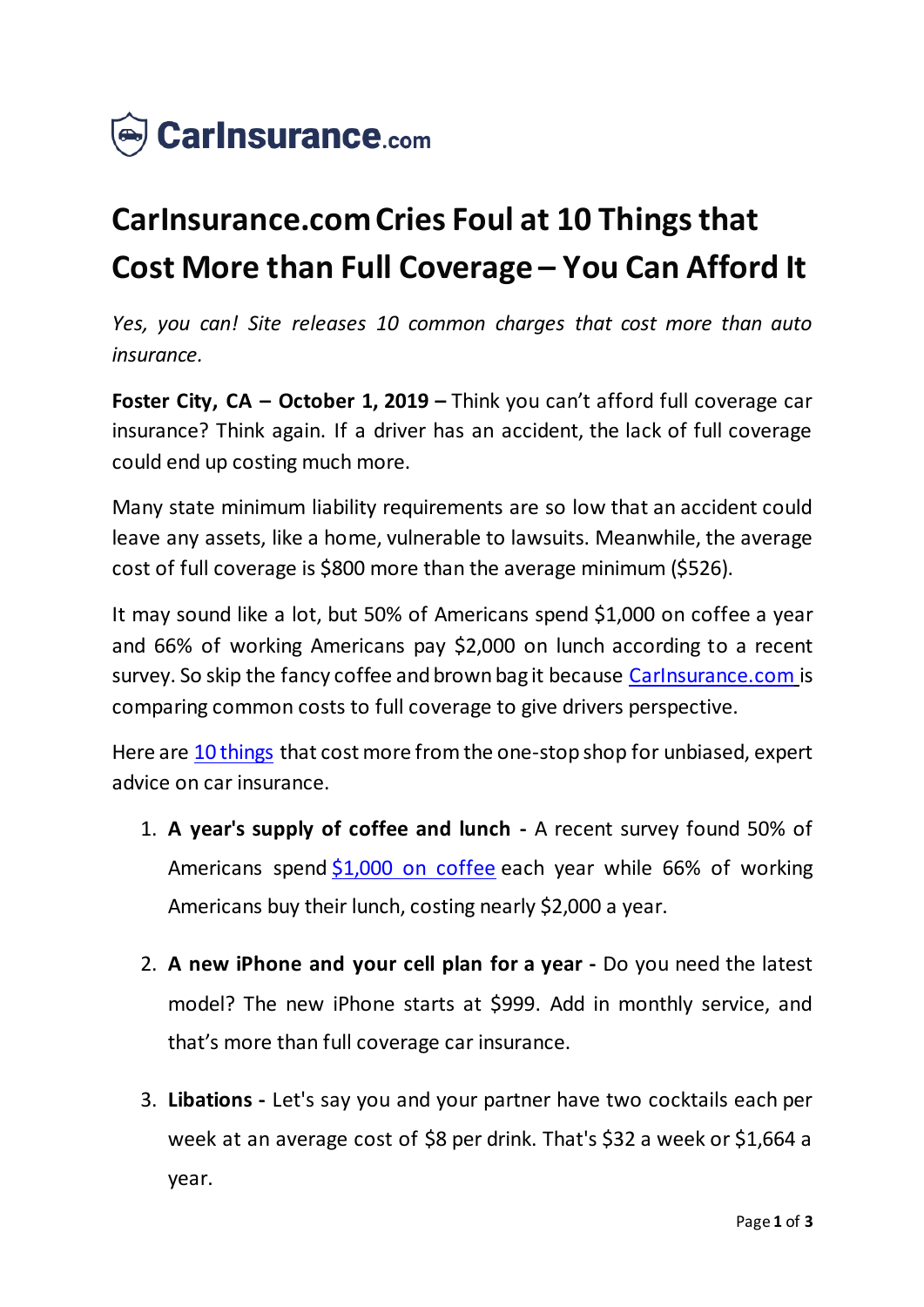- 4. **Cable TV -** A high-end package that includes channels like HBO can easily run \$100+ per month. That's \$1,200 per year at a minimum.
- 5. **Sports and concerts -** If you want to see Billy Joel on stage, the "cheapest seat" on Ticketmaster is \$149.50. For a family of four, that's easily \$600 before service fees, parking, merchandise and concessions Tickets for four to an NFL game for some teams can easily cost a few thousand.
- 6. **Entertainment -** According to the U.S. Bureau of Labor Statistics, the average household spends \$3,228 on entertainment. That means Americans spend more on TV, movies, sporting events and concerts than what an auto insurance policy costs.
- 7. **Driving and cars -** You're likely spending too much on vehicles and transportation costs. Gas, maintenance, repairs and commuting costs an American household \$9,761 on average annually, according to Bureau of Labor Statistics.
- 8. **Pets -** We love our pets, but a dog can cost about \$2,000 per year. Make no mistake, your pet is part of the family, but maybe cut down on the squeaky toys and insure your car instead.
- 9. **Going out to dinner -** Whether it's Taco Tuesday or wings for Sunday football, the average American spends \$3,459 on food away from home according to Bureau of Labor Statistics.
- 10.**Vacations -** Bermuda, Bahama, come on pretty mama. That trip could cost the average American \$2,037.

View the complete article: [10 common things that cost more than full coverage](https://www.carinsurance.com/Articles/Common-things-cost-more-than-full-coverage-car-insurance)  [car insurance](https://www.carinsurance.com/Articles/Common-things-cost-more-than-full-coverage-car-insurance)